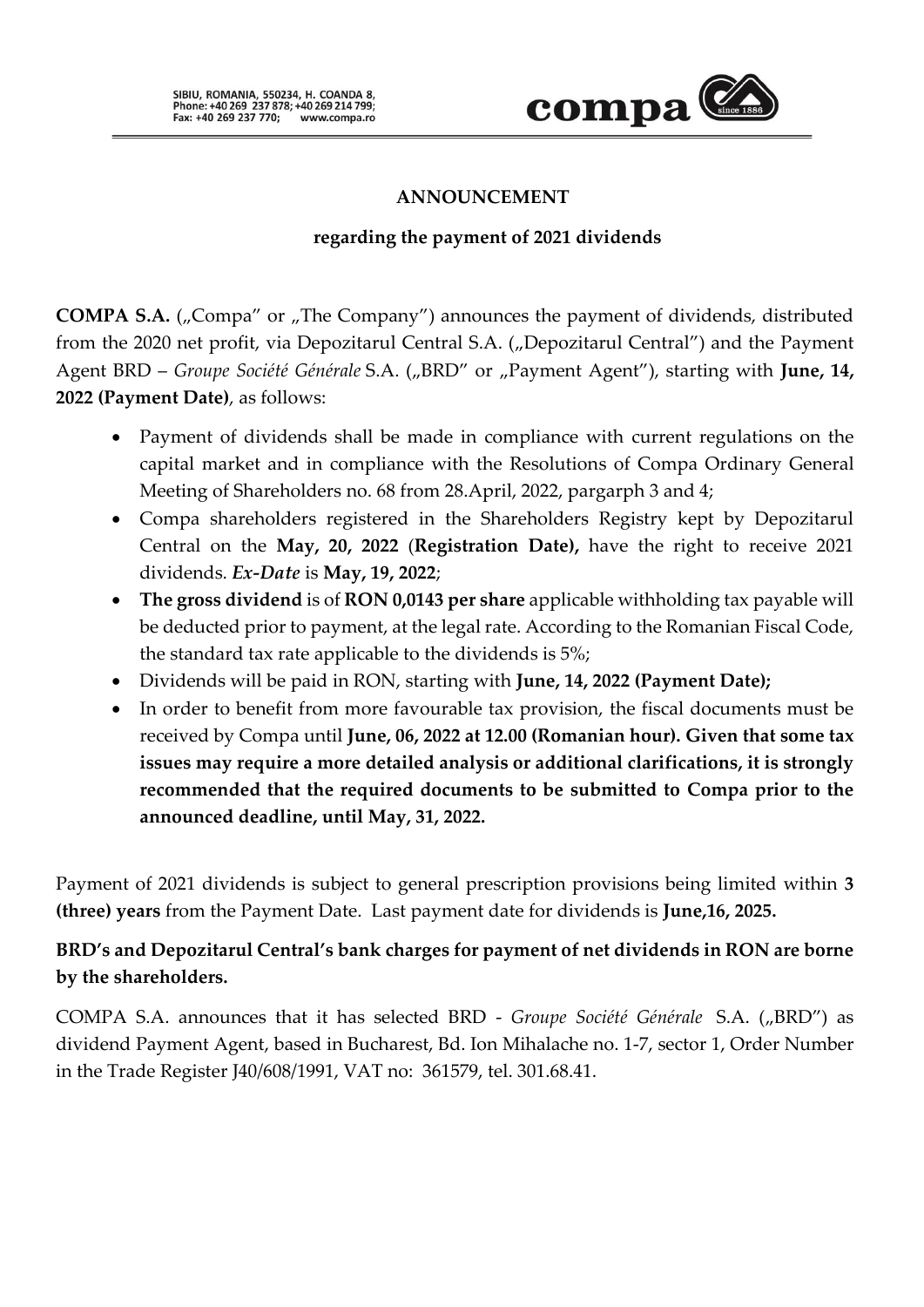

### **I. DIVIDEND PAYMENT METHODS**

According with the legislation in force, the payments shall be performed as follows:

**1. Payment in the accounts of Participants (intermediary participants to the clearingsettlement and register system of Depozitarul Central), for shareholders who hold accounts with the Participants:**

For shareholders who are individuals, legal entities or other entities who, on the **Registration Date**, hold shares under Section II or III of Compa's Shareholders Registry, kept by Depozitarul Central, in an account opened with a Participant, the dividends shall be paid automatically by bank transfer via Depozitarul Central, on Compa behalf, into the Participants' account, without submitting any additional documents.

Payment of the dividends shall be made on the **Payment Date, June, 14, 2022**.

*Note: Shareholders having accounts with the Participants cannot receive the dividends in cash or by bank transfer from the Payment Agent BRD.*

# **2. By bank transfer for shareholders that are not represented by a Participant as per shareholder's request addressed directly to Depozitarul Central**

Shareholders that are not represented by a Participant may exercise the option to request to Depozitarul Central the payment of the dividends.

The shareholders who want to use this option have to fill in a specific payment request form, specifying the bank account and IBAN code ("Iban Collection Form*"*), available on Depozitarul Central website *[» form](https://www.roclear.ro/AppFiles/Detinatori/IBAN_collection_form.pdf)* and to submit it with Depozitarul Central along with the documents described in *Annex 1* herein, by registered mail or directly at its headquarters at 34-36 Carol I Boulevard 020922, Floors 3, 8 and 9, Bucharest, 2nd district, Romania.

If payment by bank transfer is desired on the **Payment Date**, the IBAN Collection Form must be received by Depozitarul Central at least 4 days before the **Payment Date**.

In the event that a bank payment refusal is received (e.g. account closed), Depozitarul Central shall inform the shareholder which is not represented by a Participant of the circumstances, and the respective dividends will be redirected for cash payment.

If there are shareholders unrepresented by the Participant who opt for dividend payment by bank transfer after Payment Date by submitting the documents listed in *Annex 1*, Depozitarul Central will verify if those shareholders cashed the dividends. If the dividends have not been cashed,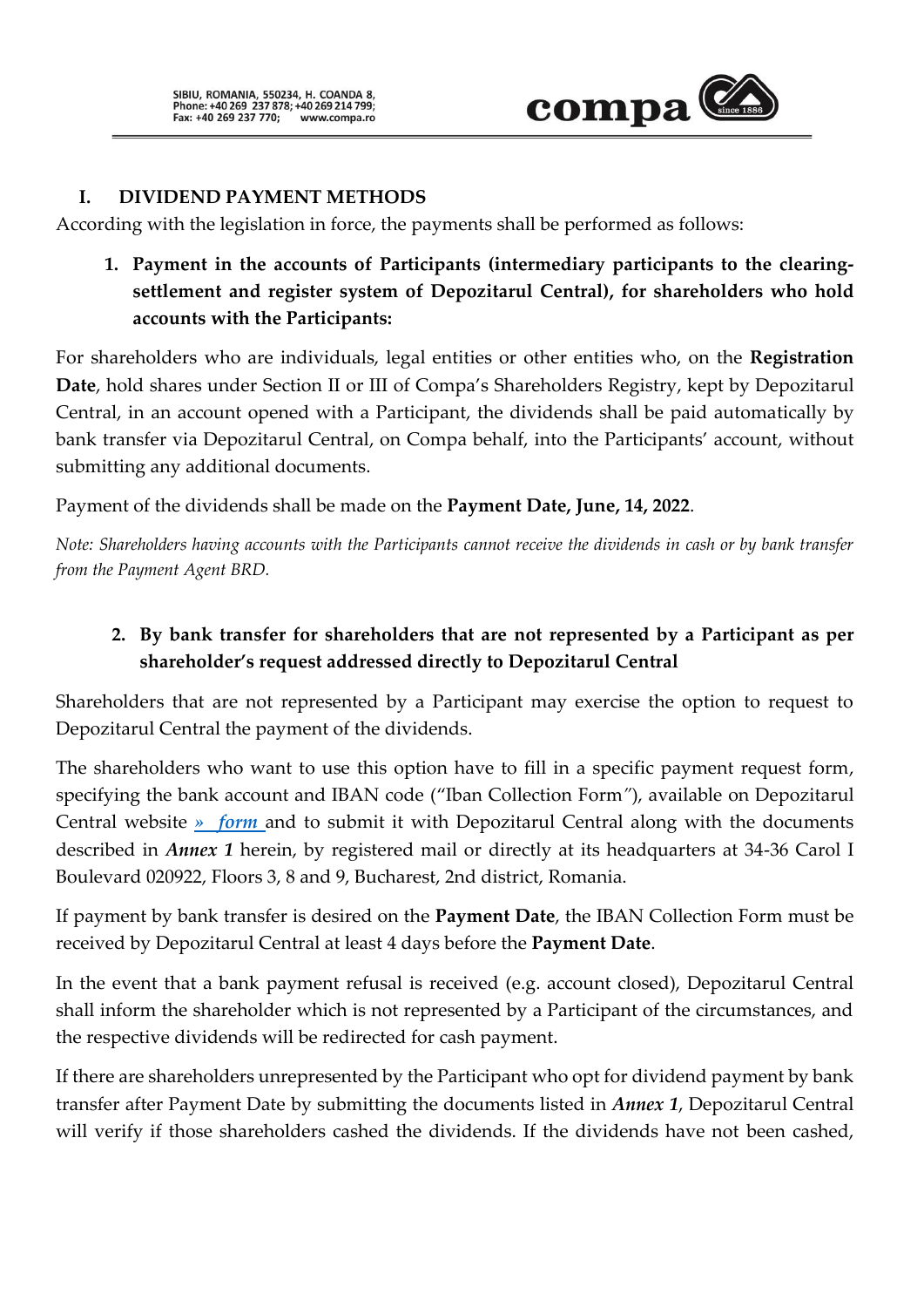SIBIU, ROMANIA, 550234, H. COANDA 8,<br>Phone: +40 269 237 878; +40 269 214 799;<br>Fax: +40 269 237 770; www.compa.ro



Depozitarul Central will block their cash payment (for individuals) and will instruct payment by bank transfer within 3 days after blocking.

For shareholders that already have the payment option made available by Depozitarul Central, meaning they registered the IBAN code at Depozitarul Central, the payment of dividends will be made automatically on the **Payment Date, June, 14, 2022**, through bank transfer, through Depozitarul Central, on behalf on Compa, without any additional documents.

# **3. Through the Payment Agent – BRD –** *Groupe Société Générale* **S.A. ("BRD")** – **either for cash or bank transfer payments**

Shareholders, who do not have account opened with Participants, and who did not request to Depozitarul Central the payment by bank transfer, may request payment:

**In cash**: only for individuals, through BRD counters, at any BRD unit in Romania, based on the documents mentioned in *Annex 2;*

**By bank transfer**: for individuals and legal entities / other entities, according to *Annex 2* guidelines.

**If the information in the identification documents of the shareholders requesting the payment of dividends does not correspond to the data registered with the Central Depository, the payment will not be processed. In this regard, shareholders are asked to update their personal identification data at the Central Depository.** Details on how to update personal identification data can be found at the web address [www.roclear.ro](http://www.roclear.ro/) , section *Holders - Services for holders - Changing the account holders identification data for individuals / legal persons.*

### *IMPORTANT!*

*Resident* shareholders, individuals and legal entities, must be registered to Depozitarul Central with an identity document issued in Romania (with Personal Identification Number) or the document attesting the Fiscal Identification Code given by the Romanian tax authority.

*Non-resident* shareholders must be registered to Depozitarul Central with identity documents having Fiscal Identification Number for individuals or Fiscal Identification Code for legal entities, given by the Romanian tax authority. Fiscal Identification Number for individuals and Fiscal Identification Code for legal entities shall be obtained according to the provisions of Law no. 207/2015 regarding the Fiscal Procedure Code and of National Agency for Fiscal Administration order no. 3725/ December, 19, 2017 to approve taxpayer tax forms and types of tax liabilities that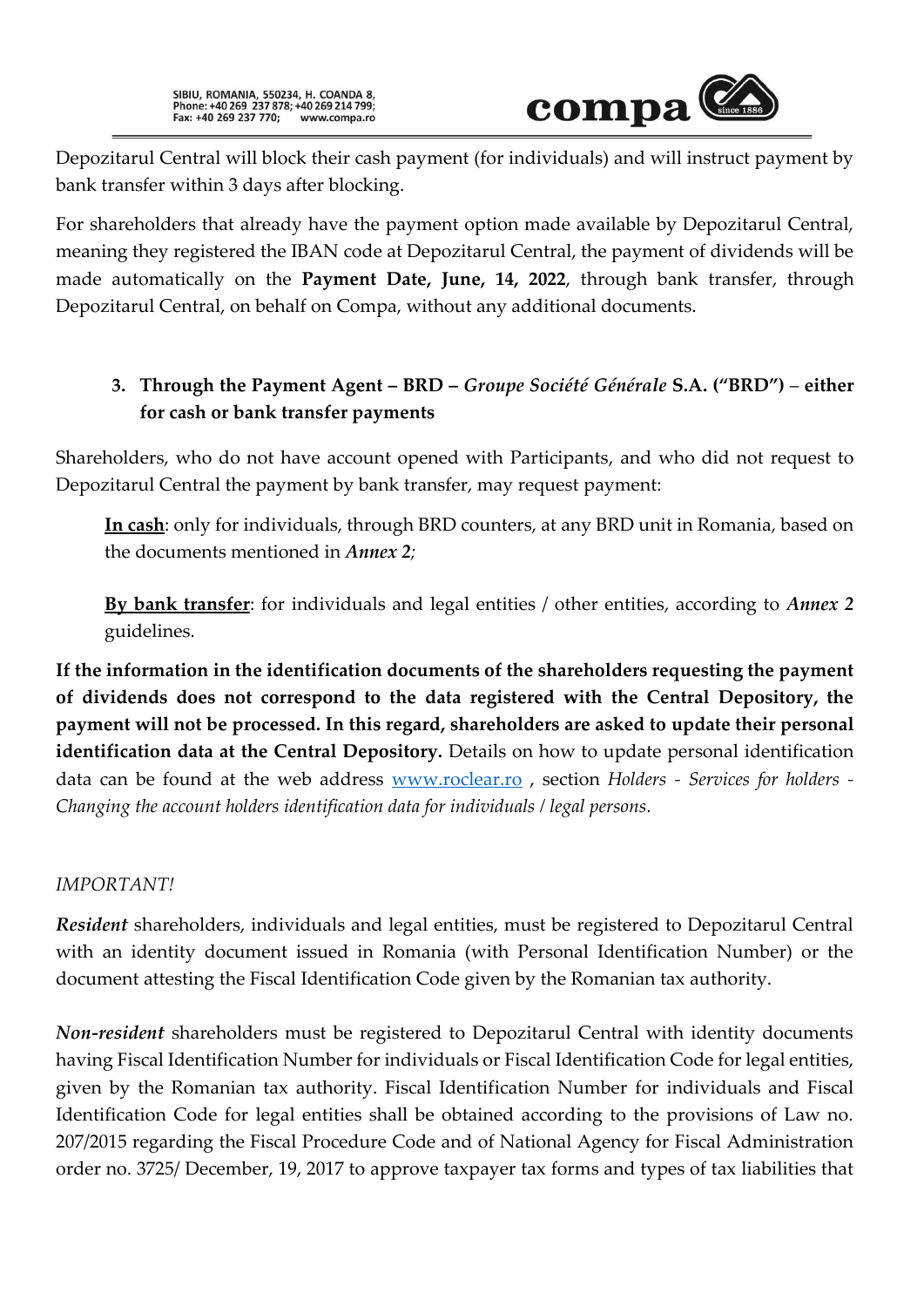

form the tax vehicle. At the same time, non-resident shareholders must (are obliged to) register at Depozitarul Central S.A. with full and correct address from the declared residence country.

# **II. PAYMENT OPTION AND THE POSSIBILITY TO RECEIVE MORE FAVOURABLE TAXATION PROVISION**

### **1. Payment option**

Shareholders who have an account opened with the Participants may opt for the following types of payments, expressing their option to the relevant Participants, who will communicate it to the Depozitarul Central within the reporting on the **Registrations Date**:

- (a) the payment of dividends by withholdings standard tax in Romania on **Payment Date**;
- (b) the payment of dividends at the rate of tax property withheld, under double taxation avoidance convetions, based on documentation submitted by the shareholder to Compa, which will need to be received by Compa until **June, 06, 2022 (Romanian hour);**

The participants who did not submit the supporting documents until **June, 06, 2022** at the latest (the date on which they will be received), the payment of dividends will be made by withholding the standard dividend tax rate in force provided by the Romanian Fiscal Code.

## **2. The possibility to benefit for more favourable tax provisions**

According to the Romanian tax legislation, dividend distributions conducted by a Romanian entity are generally subject to 5% withholding tax in Romania.

The dividend tax will be withheld at source by the Issuer, where applicable, in accordance with the legal provisions in force on the **Payment Date**, and the shareholders will collect the dividends at net value

However, under the domestic, as well as international tax legislation certain exemptions from the standard 5% Romanian withholding tax may apply, among others, for the following cases:

▪ Dividend distributions conducted to non-residents may benefit from reduced withholding tax rates or tax exemptions based on Treaties for the avoidance of double taxation. Please note that in order to benefit from such a reduced tax rate / tax exemption, a valid fiscal certificate of residence needs to be provided to Compa. Additionally, non-residents may benefit from reduced withholding tax rates or tax exemptions based on the EU Parent-Subsidiary Directive or the Council Directive regarding the agreement signed between EU and the Swiss Confederation on taxation of savings income if certain additional conditions are met.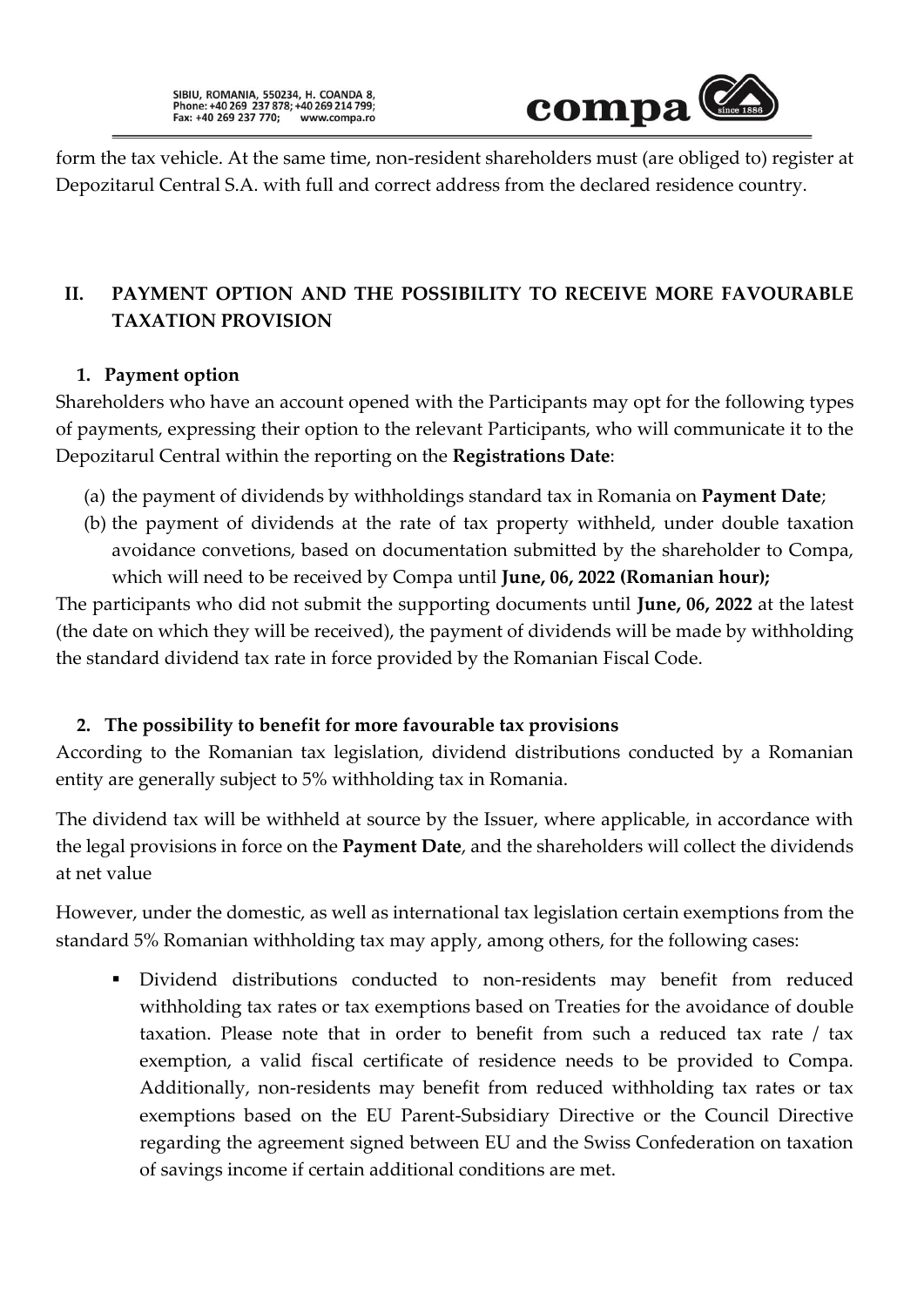

- Dividend distributions conducted to certain specific types of shareholders (e.g. pension funds, public institutions) may be exempted from withholding tax in Romania, if certain conditions are met.
- Dividend distributions conducted to Romanian entities may be exempt from withholding tax in Romania if certain holding conditions are met.

Compa describes the conditions which need to be fulfilled and documents which need to be submitted by shareholders to benefit from reduced tax rates or tax exemptions from withholding tax on dividends in *Annex 3.*

The deadline by which the conditions must be fulfilled, and documents must be received by Compa prior **June, 06, 2022 at 12.00 (Romanian hour).**

**GIVEN THAT SOME TAX ISSUES MAY REQUIRE A MORE DETAILED ANALYSIS OR ADDITIONAL CLARIFICATIONS, IT IS STRONGLY RECOMMENDED THAT THE REQUIRED DOCUMENTS TO BE SUBMITTED TO COMPA PRIOR TO THE ANNOUNCED DEADLINE, AT THE LATEST ON May, 31 May 2022.**

If shareholders miss this deadline, any tax reimbursement will be conducted by Compa only after receiving a tax reimbursement from the Romanian tax authorities.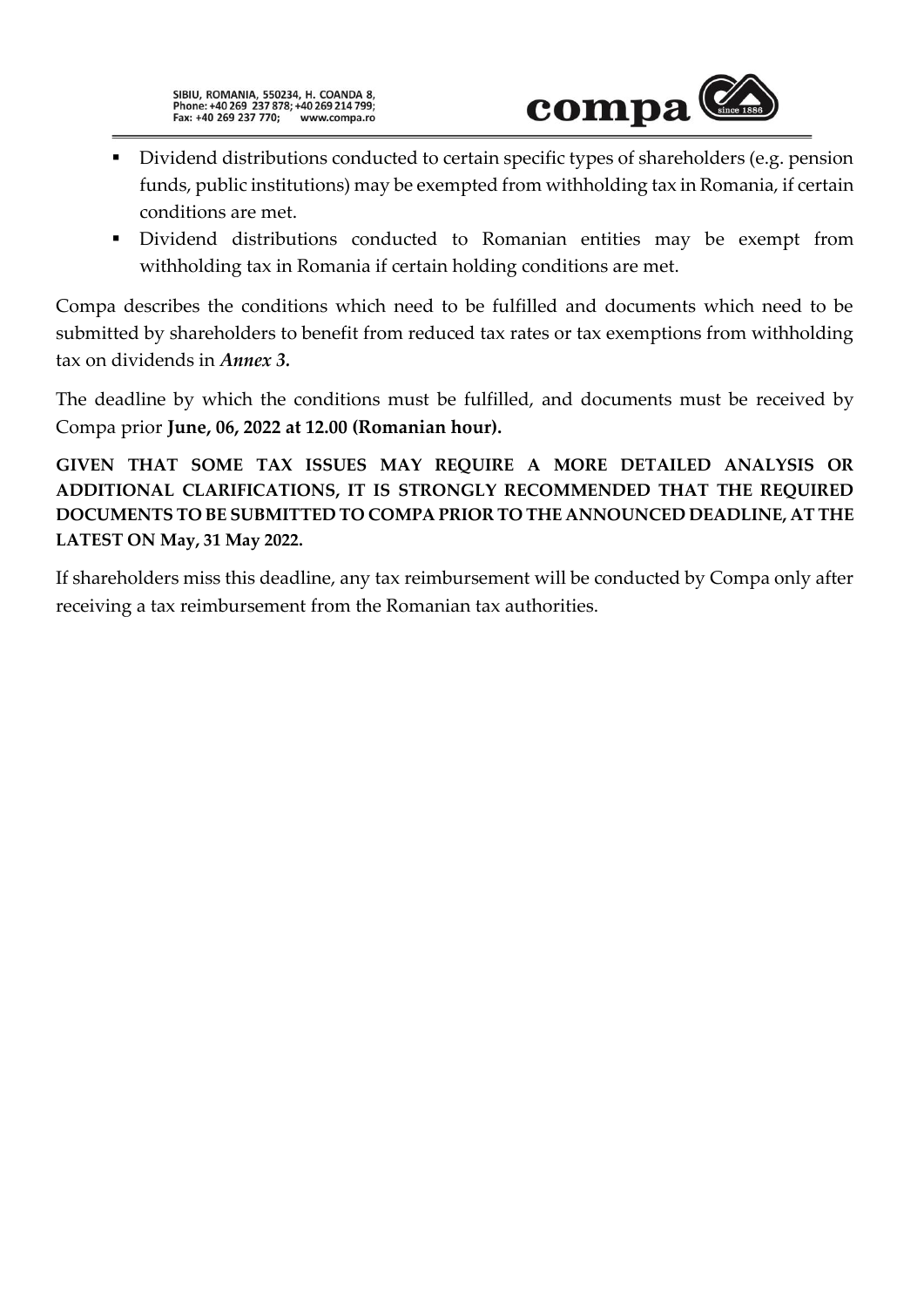

#### *Annex 1*

## **Support documents for dividend payments by bank transfer further to direct requests made to Depozitarul Central**

*Individuals shareholders, in person or by legal or conventional representative,* shall submit to Depozitarul Central the following documents:

- *the IBAN code form, that specifies the bank and account (IBAN) opened in the name of the financial instrument holder [» download form](https://www.roclear.ro/AppFiles/Detinatori/IBAN_collection_form.pdf)*
- *a copy of the valid identity document in which the personal numerical code - certified by the holder "according to the original" is legible;*
- *an account statement or a document issued by the bank (signed and stamped) confirming the existence of the account in the name of the shareholder, specifying the IBAN code, in original;*
- *copy of the documents certifying the quality of the signatory of the application for legal or conventional representative, if applicable - certified by the holder "according to the original";*
- *fee for IBAN code collecting (if the documents are transmitted to Depozitarul Central).*

*Shareholders, who are legal persons, by legal or conventional representatives,* will submit to Depozitarul Central the following documents:

- *the IBAN code form, that specifies the bank and account (IBAN) opened in the name of the financial instrument holder [» download form](https://www.roclear.ro/AppFiles/Detinatori/IBAN_collection_form.pdf)*
- *copy of the certificate of registration - certified by the holder "according to the original";*
- *copy of the document certifying the status of legal representative of the company (certificate issued by the trade registry/equivalent entity - for the foreign entities) - certified by the holder "according to the original";*
- *a copy of the documents certifying the status of a representative of the application's signatory, if any - certified by the holder "according to the original";*
- *an account statement or a document issued by the bank (signed and stamped) confirming the existence of the account in the name of the holder - the legal person, with the specification of the IBAN code, in original;*
- *fee of IBAN code collecting (if the documents are transmitted to Depozitarul Central).*

*Note: Documents presented in a foreign language will be accompanied by a legalized translation into Romanian, and if issued by a foreign authority, they must be legalized, as the case may be.*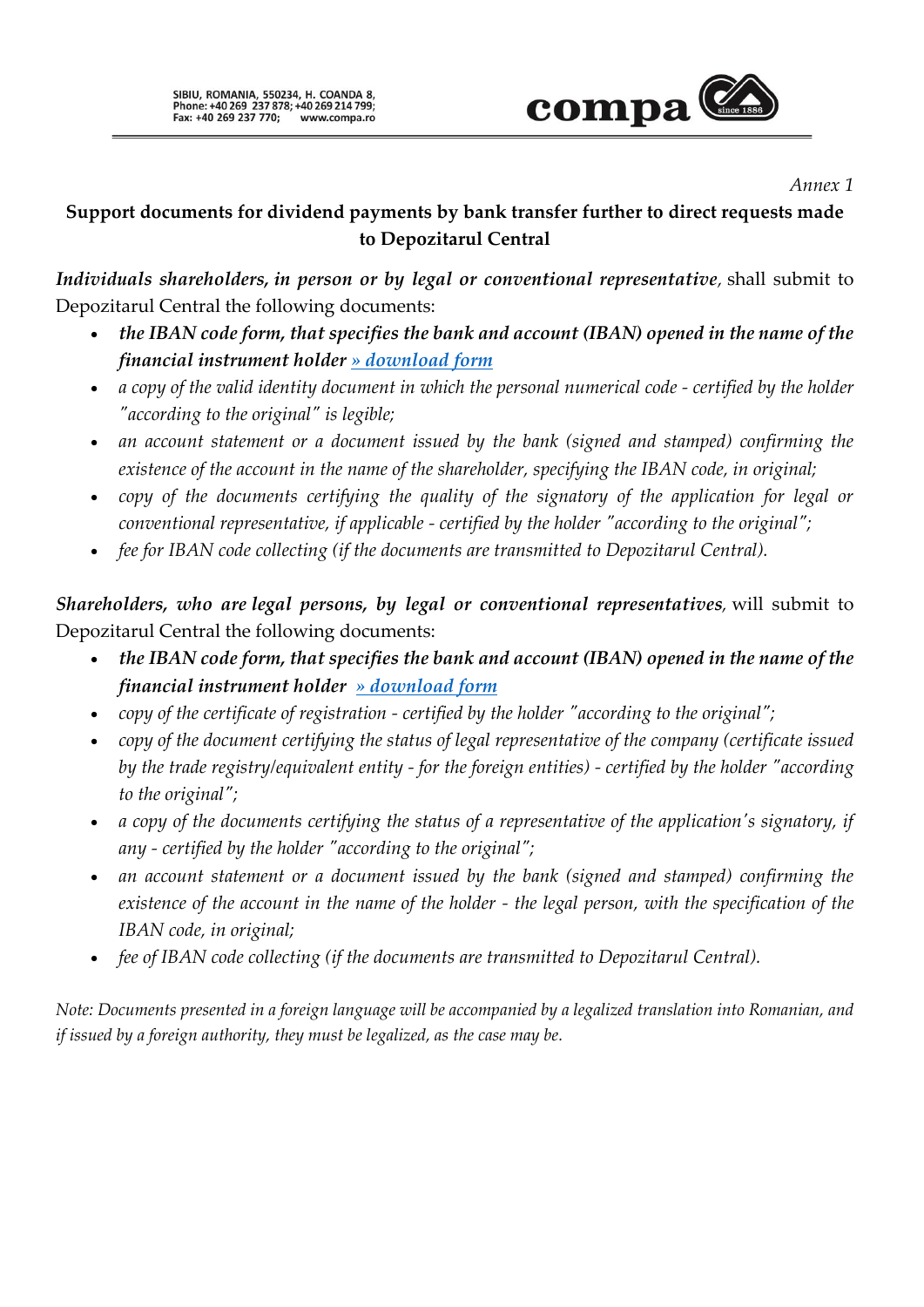

*Annex 2* 

# **Support documents for dividend payment in cash/ by bank transfer made by the Payment Agent BRD**

Shareholders, who do not have account opened with Participants, and who did not request to Depozitarul Central the payment by bank transfer, may request payment:

**In cash**: only for individuals, through BRD counters, at any BRD unit in Romania, based on the documents mentioned in this *Annex*;

**By bank transfer**: for individuals and legal entities / other entities, according to this *Annex* guidelines.

The BRD units list may be found on BRD's website, [www.brd.ro](http://www.brd.ro/) and on Compa website: [www.compa.ro](http://www.compa.ro/) .

If the shareholder opts for payment by bank transfer, starting with the **Payment Date**, they can present in physical format the supporting documents, mentioned in the list below, directly at BRD counters or submitted by mail, by registered post, to: *Securities Directorate – City Offices, 4th Floor, 2 Oltenitei Street, Sector 4, Bucharest, Romania*. In case of sending by mail, the requested documents will be sent in certified copy, except for the certificate of ascertainment from the Trade Register / equivalent document issued by the competent authority, not older than 30 days, stating the legal representative of the company and which can be submit in original or certified copy.

In case of payment performed by bank transfer to banks other than BRD, the documentation will include:

- payment request form available on Payment Agent BRD website or at BRD counters
- statement of account or any other document issued by the bank (signed and stamped) confirming the existence of the account on behalf of the shareholder. The holder of the account can be the shareholder only, or, as the case may be, the shareholder's attorney in fact.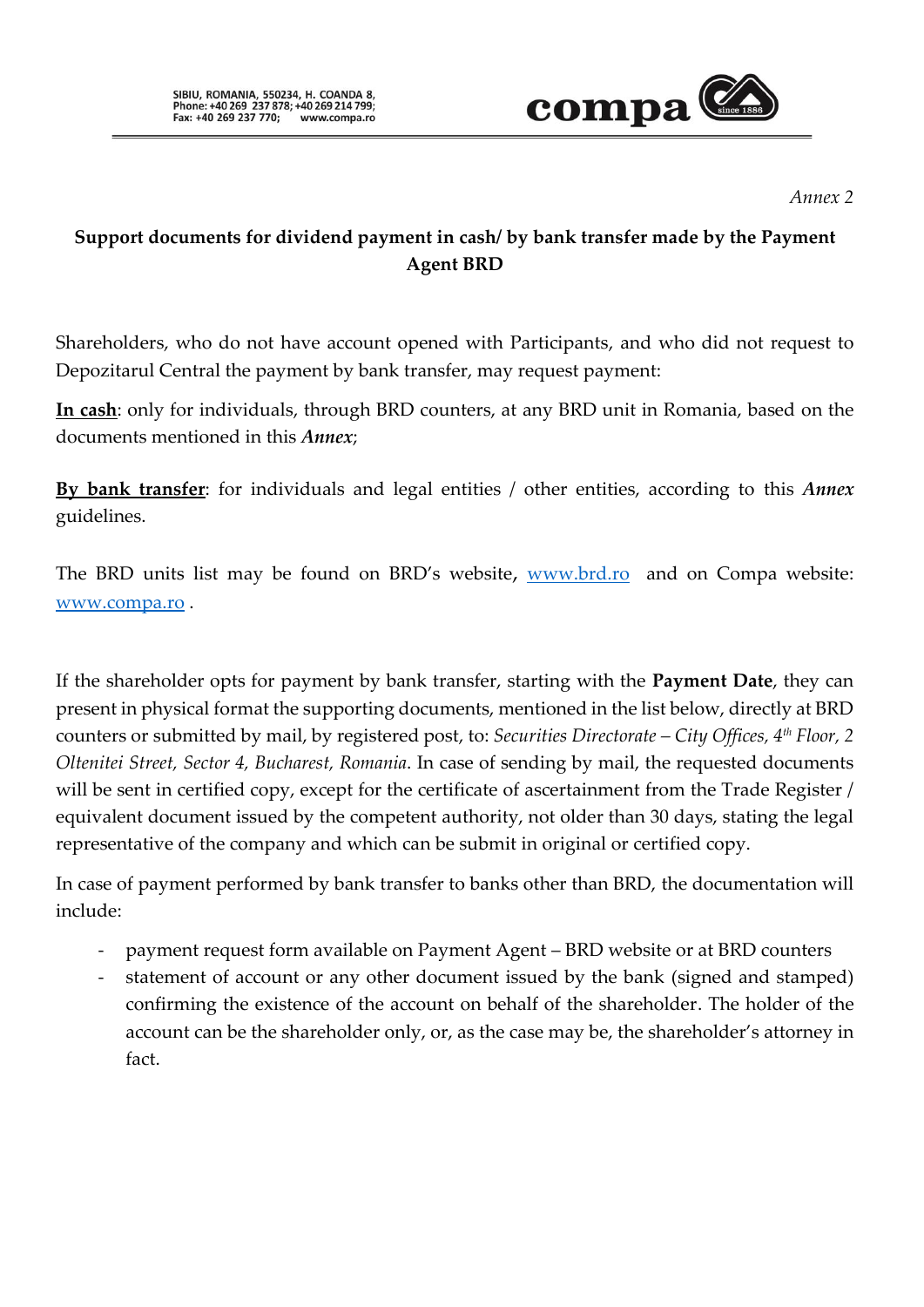

### *List of documents*

## I. **Individuals – Payments in cash / by bank transfer through the Payment Agent:**

As Romanian individual shareholders:

• *the identity card having the Personal Identification Number (PIN); the identification of the shareholder by the Payment Agent shall be performed based on the information recorded in the Personal Identification Number field.* 

As non-resident individual shareholder:

• *the identification document of the shareholder containing data which match the data recorded in the Personal Identification Number field.*

As individual shareholder under 14 years old:

- *the identity card of the legal guardian / parent with the Personal Identification Number + 1 true copy thereof (the copy shall be kept by the Payment Agent);*
- *the shareholder's birth certificate with the Personal Identification Number* + 1 true copy thereof (the *copy shall be kept by the Payment Agent);*
- *the legal document which establishes the guardianship if the legal guardian is not one of the parents + 1 true copy thereof (the copy shall be kept by the Payment Agent) and the identity card of the legal guardian /parent + 1 true copy thereof (the copy shall be kept by the Payment Agent).*

As curator of an individual shareholder:

- *the identity card of the curator with the Personal Identification Number +1 true copy thereof (the copy shall be kept by the Payment Agent);*
- *the identity card of the shareholder with the Personal Identification Number + 1 true copy thereof (the copy shall be kept by the Payment Agent);*
- *the legal document which establishes the curatorship + 1 true copy thereof (the copy shall be kept by the Payment Agent)*

## As attorney in fact of an individual shareholder:

- *the special power of attorney authenticated by a notary public which grants the authority to collect the distributable amounts, issued no more than 3 years prior to the payment date, unless the power of attorney is valid for more than 3 years and is valid on the payment date + 1 true copy thereof (the copy shall be kept by the Payment Agent);*
- *the identity card of the attorney in fact with the Personal Identification Number* + 1 true copy thereof *(the copy shall be kept by the Payment Agent).*

*Note 1: All the supporting documents handed over to the bank desks in simple copy must be marked as certified true copy under the signature of the shareholder/ its proxy.*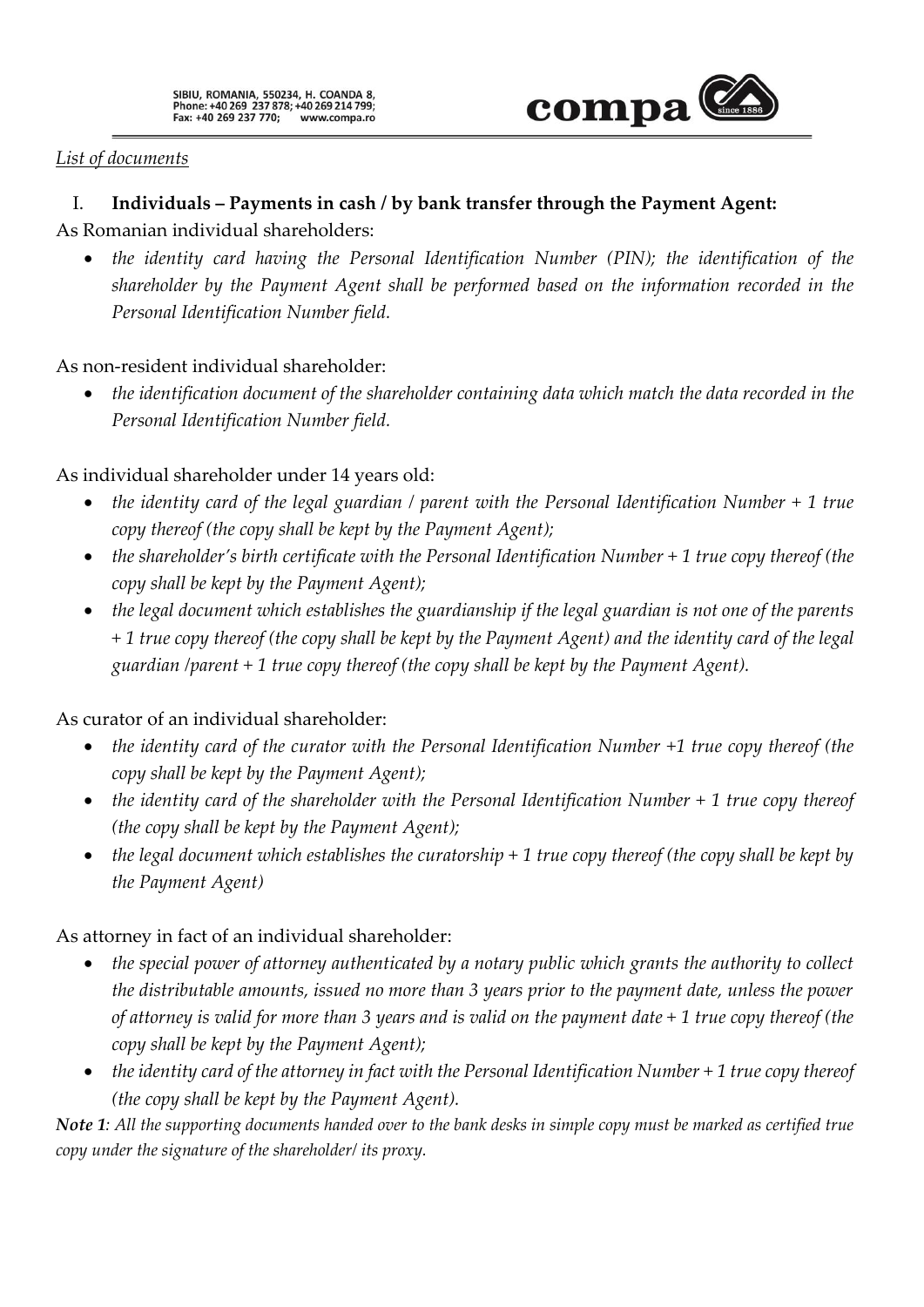

*Note 2: In case of co-owners (shareholders registered in joint accounts), the payments shall be processed provided that all co-owners are present at the BRD desk in person, or by means of their legal and / or conventional representative.*

*Note 3: Any documents submitted in a foreign language shall be accompanied by their legalized translation in Romanian (save for the identification documents), and, if they are issued by a foreign authority, they shall be apostilled or super legalized, as the case may be.* 

*Note 4: The Payment Agent shall be entitled to make cash payments respecting the conditions / limitations imposed by regulations in force.* 

### **Exceptional cases:**

Dividend payments shall not be performed via the Payment Agent's desks in the following situations:

- to shareholders whose Personal Identification Number recorded in the documents submitted at the bank is not the same with the one recorded in the Payment Agent's records received from the Depozitarul Central;
- when the payment requests are submitted by the shareholders' heirs.

The payment requests for the above exceptional situations shall be referred to the Central Depository.

## **II. Legal entities – Payments processed by bank transfer at the Payment Agent's desks:**

Payment to the shareholders, legal entities, will be made only by bank transfer. The following documents will be submitted:

- *certificate of registration of the legal entity with the Trade Registry / other equivalent document certifying the registration of the legal entity with the competent authority + 1 copy which shall be kept by the Payment Agent;*
- *identity card of the legal representative or, as the case may be, of the attorney in fact;*
- *ascertain certificate from the Trade Register / other equivalent document issued by the competent authority which is not older than 30 days and which mentions the legal representative of the company + 1 copy which shall be kept by the Payment Agent.*
- *notarized power of attorney, in original or certified copy (power of attorney will be retained by the Payment Agent), if the case may be.*

*Note 1: In case of payment performed by bank transfer to banks other than BRD, the documentation will include:*

- *payment request form available on Payment Agent – BRD website or at BRD counters*
- *statement of account or any other document issued by the bank (signed and stamped) confirming the existence of the account on behalf of the shareholder. The holder of the account can be the shareholder only, or, as the case may be, the shareholder's attorney in fact.*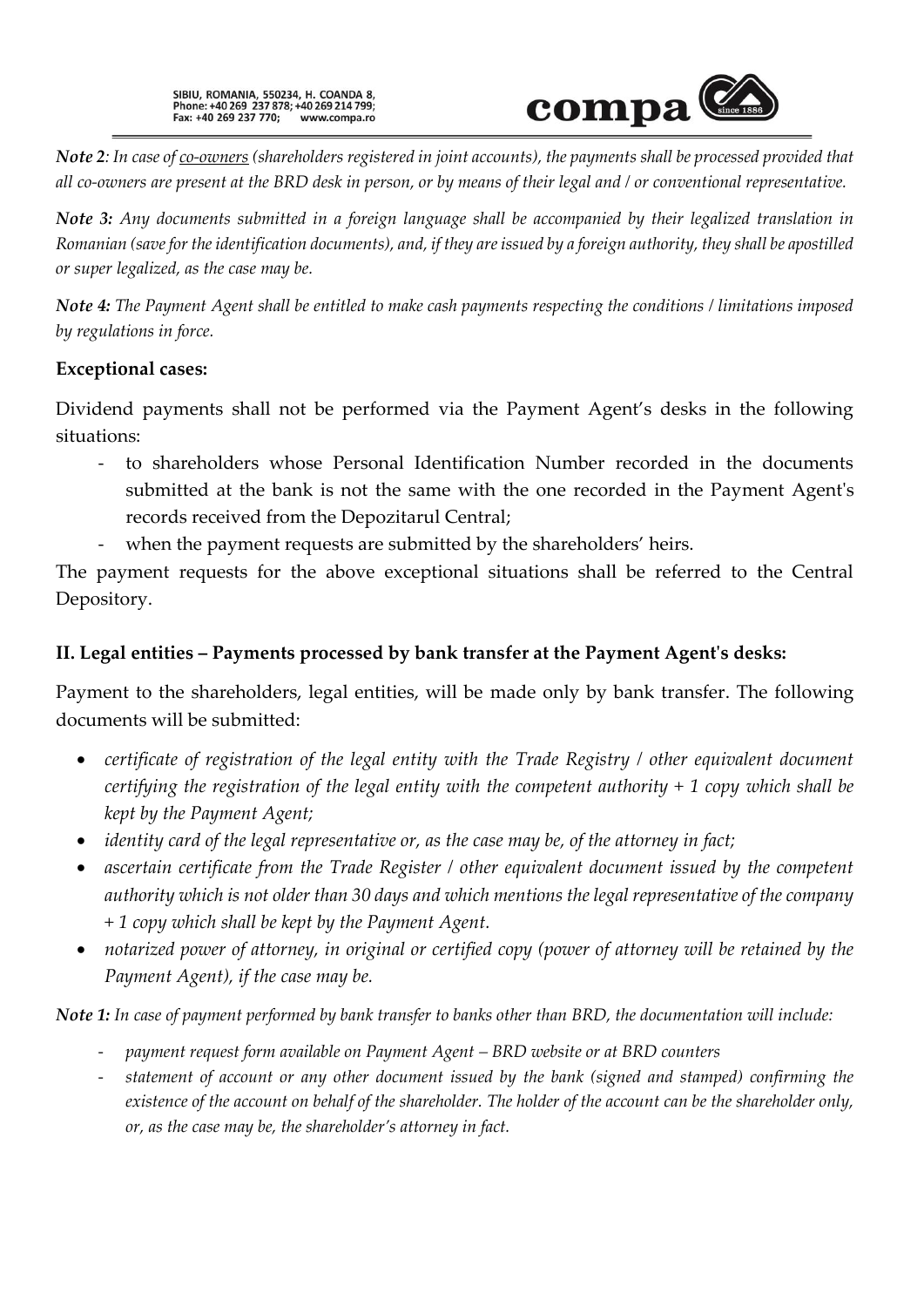

*Annex 3*

## **Additional details on the possibility to benefit from more favorable tax provisions**

In case of dividend distributions conducted to **non-resident shareholders** who would like to benefit from a reduced withholding tax rate or tax exemption based on a Treaty for the avoidance of double taxation conducted between Romania and their resident country, the shareholders have to transmit / submit either (i) in original, personally, by representative or by any form of courier service with proof of delivery, to Compa's headquarters in Sibiu, Henri Coanda St., Sibiu, postal code 550234, Romania, in a envelope, with the reference written: *For the distribution of dividends*  or (ii) by e-mail with the extended electronic signature incorporated in accordance with Law no. 455/2001 on the electronic signature at [dividende@compa.ro](mailto:dividende@compa.ro) , so that they are received by Compa no later than **June, 06, 2022 at 12.00 (Romanian hour),** the following documents:

- a valid fiscal certificate of residence for the year in which the dividend payment will be conducted, in original or in legalized copy with apostille / over legalized, unless issued by foreign authorities in states with which Romania has concluded treaties or agreements on the mutual recognition of documents, in which case the apostille / over legalization may be absent, accompanied by an authorized Romanian translation, if the case may be;
- contact details in case further clarifications of the documents are needed.

According to the provisions of the Romanian Fiscal Code, the fiscal certificate of residence has to include identification data of the non-resident shareholder and, also, of the authority which issued the fiscal certificate of residence, such as, but without being limited to name, address, fiscal code, the fact that the taxpayer is a tax resident of the country issuing the certificate, the issuing date of the certificate.

The application of a reduced withholding tax rate or tax exemption based on a Treaty for the avoidance of double taxation is conditioned upon receiving by latest on **June, 06, 2022 at 12.00 (Romanian hour),** of the complete and accurate documents and, if needed, it may depend on further clarifications. The Company does not take any responsibility if the above-mentioned fiscal treatment cannot be applied, in case the non-resident does not submit the documents and/or requested clarifications within the said deadline.

**GIVEN THAT SOME TAX ISSUES MAY REQUIRE A MORE DETAILED ANALYSIS OR ADDITIONAL CLARIFICATIONS, IT IS STRONGLY RECOMMENDED THAT THE REQUIRED DOCUMENTS TO BE SUBMITTED TO COMPA PRIOR TO THE ANNOUNCED DEADLINE, AT THE LATEST ON MAY, 31, 2022.**

a) In case of **pension funds resident within the EU or the European Economic Area**, the shareholder shall transmit / submit either (i) in original, personally, by representative or by any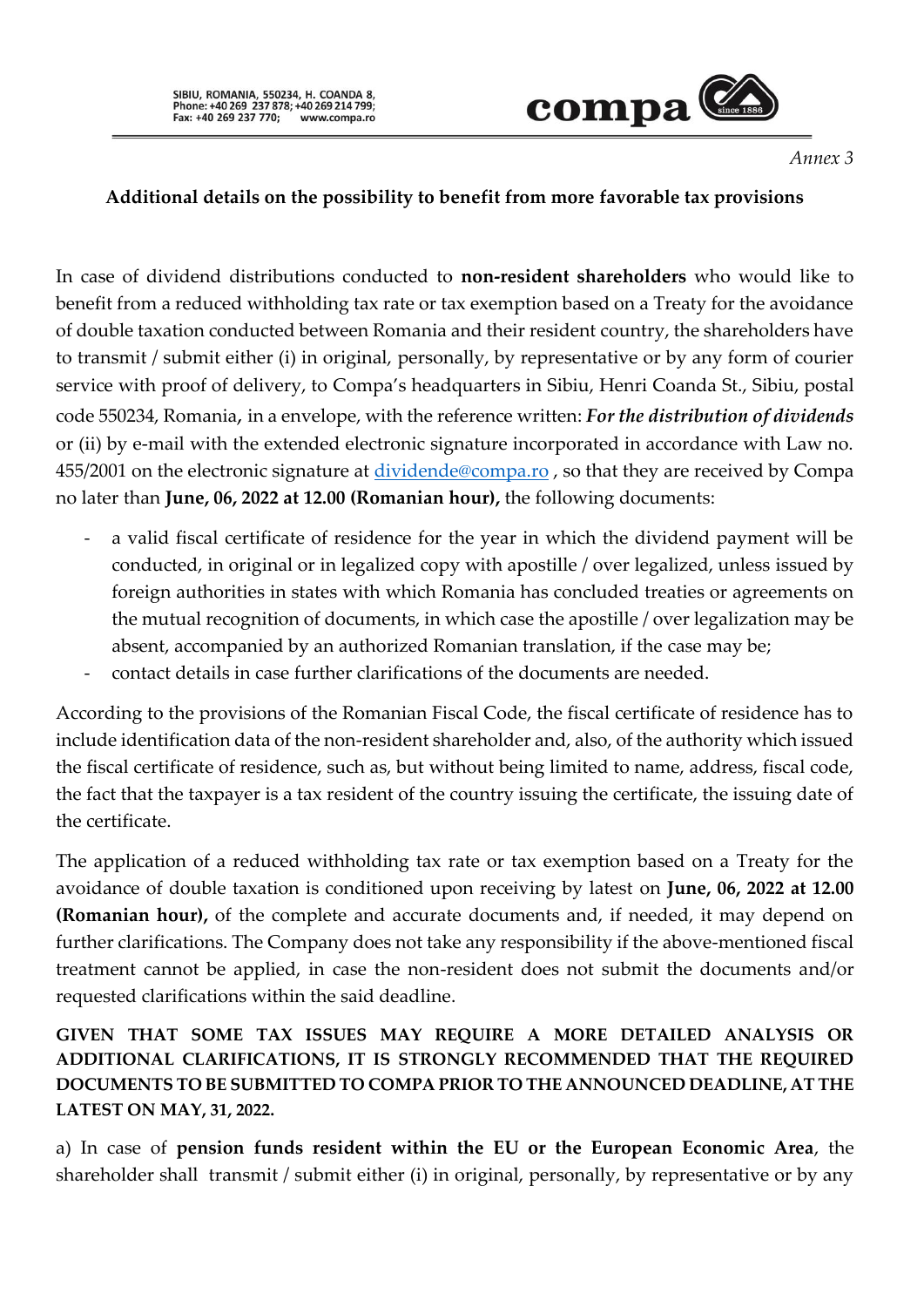SIBIU, ROMANIA, 550234, H. COANDA 8,<br>Phone: +40 269 237 878; +40 269 214 799;<br>Fax: +40 269 237 770; www.compa.ro



form of courier service with proof of delivery, to Compa's headquarters in Sibiu, Henri Coanda St., Sibiu, postal code 550234, Romania, in a envelope, with the reference written in clear: *For the distribution of dividends* or (ii) by e-mail with the extended electronic signature incorporated in accordance with Law no. 455/2001 on the electronic signature at [dividende@compa.ro](mailto:dividende@compa.ro) , so that they are received by Compa no later than **June, 06, 2022 at. 12.00,** the following documents:

- a valid fiscal certificate of residence for the year in which the dividend payment will be conducted, in original or in legalized copy with apostille / over legalized, unless issued by foreign authorities in states with which Romania has concluded treaties or agreements on the mutual recognition of documents, in which case the apostille / over legalization may be absent, accompanied by an authorized Romanian translation, if the case may be;
- a statement signed by the legal representative/authorized person representing the management company managing the fund, attesting that the authorization of the management company managing the fund and the authorization of the pension fund are valid on the Payment Date, attesting the fact that they are set up and authorised as pension funds in compliance with the legislation of the EU or European Economic Area memberstate, and, if available, the official website of the regulating authority in the country of origin where the pension fund by-laws may be verified;
- copy of the valid identification document of the legal representative/authorized person to represent the fund, certified as a "true copy" by the holder - namely ID with the personal identification number (PIN) for Romanian citizens or passport with identification number for foreign citizens;

b) In case of **resident optional pension funds and privately-managed pension funds**, the shareholders shall transmit / submit either (i) in original, personally, by representative or by any form of courier service with proof of delivery, to Compa's headquarters in Sibiu, Henri Coanda St., Sibiu, postal code 550234, Romania, in a envelope, with the reference written in clear: *For the distribution of dividends* or (ii) by e-mail with the extended electronic signature incorporated in accordance with Law no. 455/2001 on the electronic signature at [dividende@compa.ro](mailto:dividende@compa.ro) , so that they are received by Compa no later than **June, 06, 2022 at. 12.00** the following documents:

- a statement signed by the legal representative/authorized person representing the management company managing the fund, attesting that the authorization of the management company managing the fund and the authorization of the pension fund are valid on the Payment Date
- copy of the valid identification document of the legal representative/authorized person to represent the fund, certified as a "true copy" by the holder - namely ID with the personal identification number (PIN) for Romanian citizens or passport with identification number for foreign citizens;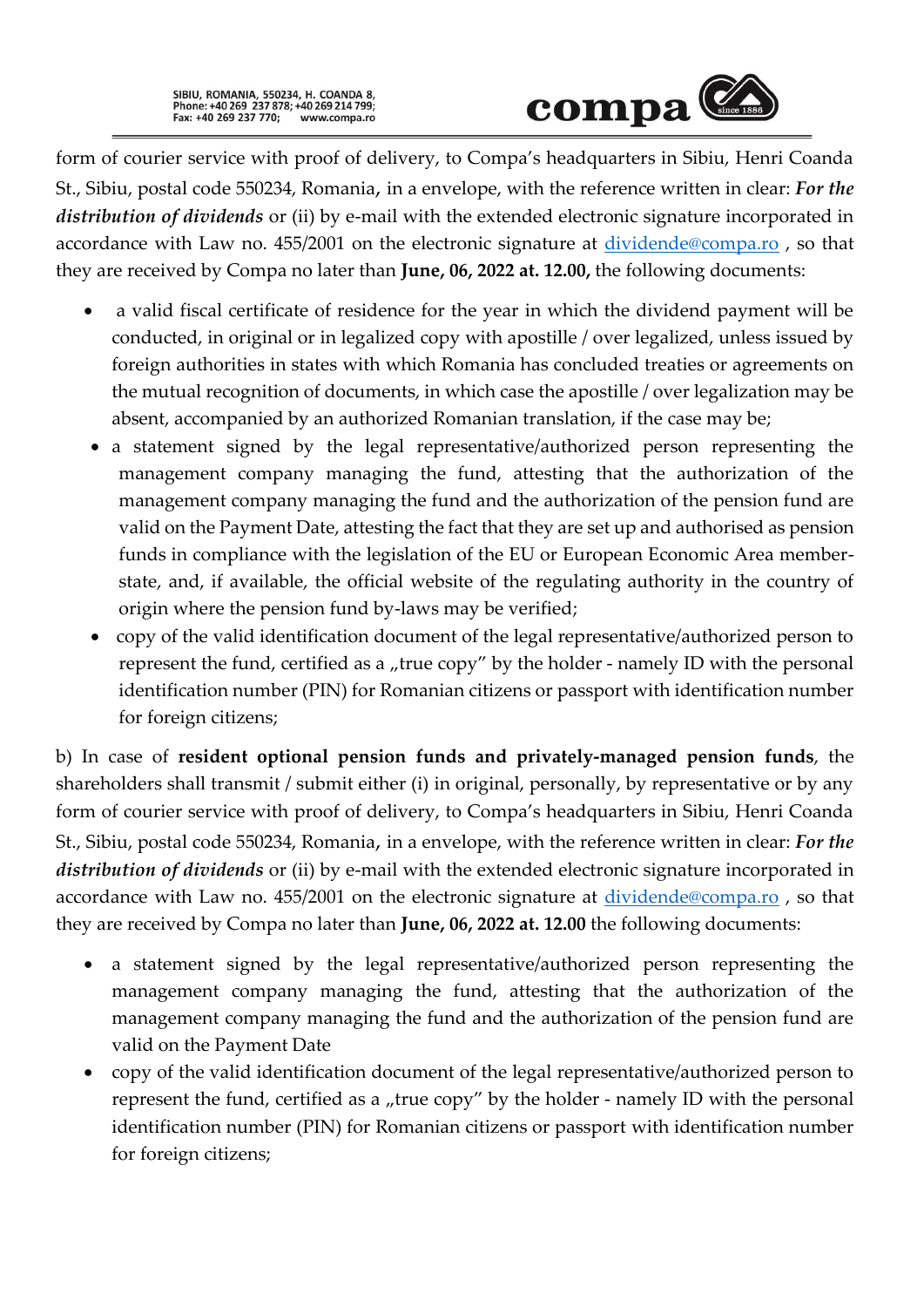

- ascertain certificate from the Trade Register issued no later than 30 days before, indicating the legal representative of the pension fund's management company
- Copy of the decision of the regulatory authority attesting the authorization of the pension fund;

*Note: In the case of a management company of several pension funds, a single statement and a copy of the documents of the management company shall be submitted, together with a list of the pension funds without legal personality under the management of the company. and documents related to the funds.*

c) In case of **Romanian investment funds without legal personality**, the shareholders shall transmit / submit either (i) in original, personally, by representative or by any form of courier service with proof of delivery, to Compa's headquarters in Sibiu, Henri Coanda St., Sibiu, postal code 550234, Romania, in a envelope, with the reference written in clear: *For the distribution of*  dividends or (ii) by e-mail with the extended electronic signature incorporated in accordance with Law no. 455/2001 on the electronic signature at [dividende@compa.ro](mailto:dividende@compa.ro), so that they are received by Compa no later than **June, 06,2022 (Romanian hour)** the following documents:

- a statement signed by the legal representative/authorized person representing the investment fund, attesting that it is an closed/open investment without legal personality; Also, the statement must include all relevant information necessary to identify the investment fund, at least the following: the fund identification data (sole identification/registration code and full name of the investment fund, as they are mentioned in the Shareholders Registry kept by Central Depositary); the authorization decision, the registration number in the Register of Financial Instruments and Investments, - the number and the date of Financial Supervisory Authority notification and its validity;
- copy of the valid identification document of the legal representative/authorized person to represent the fund, certified as a "true copy" by the holder - namely ID with the personal identification number (PIN) for Romanian citizens or passport with identification number for foreign citizens;
- ascertain certificate from the Trade Register issued no later than 30 days before, indicating the legal representative of the pension fund's management company
- copy of the decision of the regulatory authority certifying the authorization of the fund management company

*Note: In the case of a management company of several investment funds without legal personality, a single statement and a copy of the documents of the management company shall be submitted, together with a list of the investment funds without legal personality under the management of the company. and documents related to the funds.*